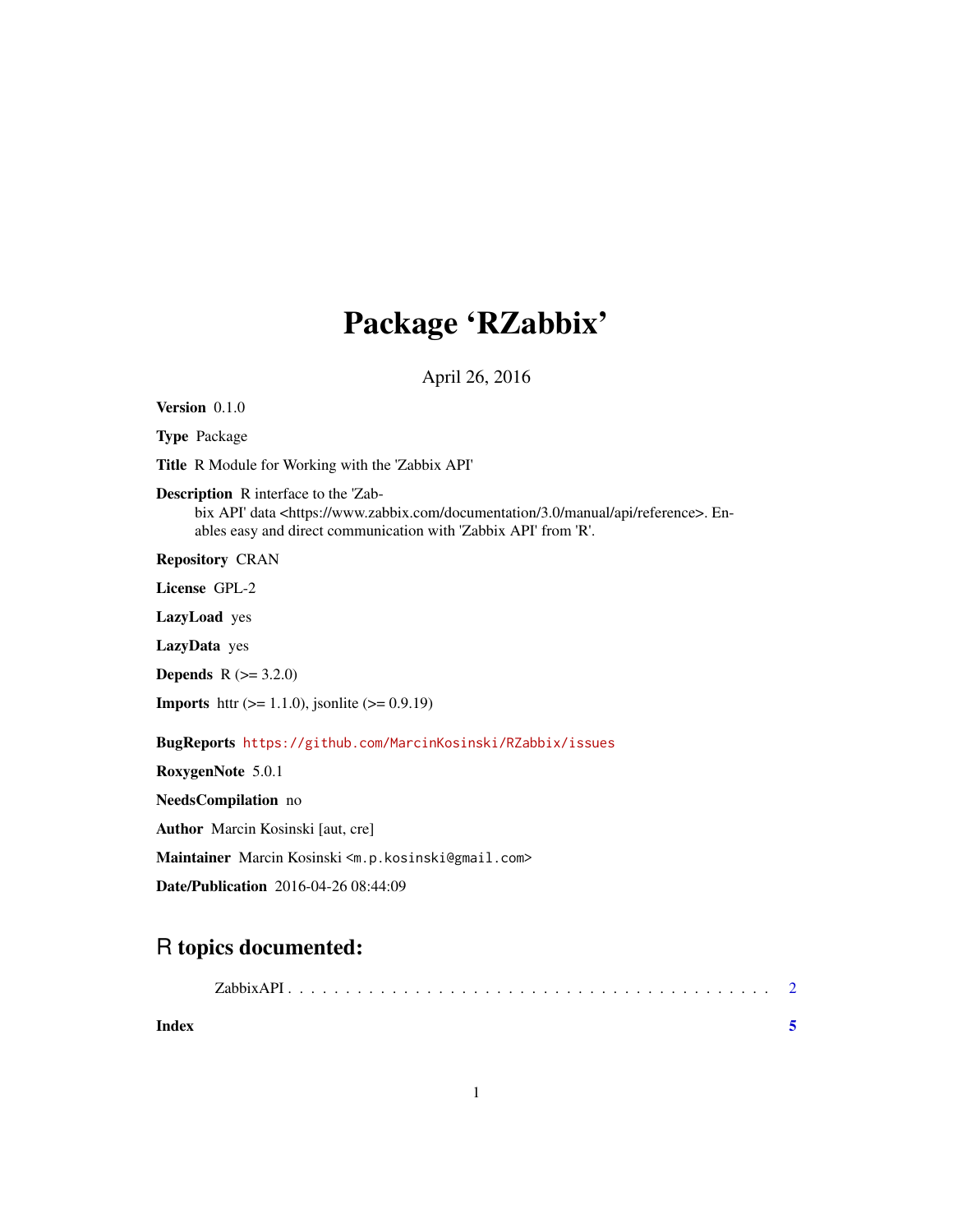<span id="page-1-0"></span>

#### Description

ZabbixAPI function enables easy and direct communication with Zabbix API from **R**. Each request to the Zabbix API requires passing auth authentication token. Generation of the authentication token is explained [here](https://www.zabbix.com/documentation/3.0/manual/api/reference/user/login) or can be seen in Examples section.

#### Usage

```
ZabbixAPI(server = "http://localhost/zabbix", body = list(),
  user.agent = "RZabbix", content.type = "application/json-rpc",
  encode = "json", ..., only content = TRUE, fromJSON = TRUE,content.only.result = TRUE)
```
#### Arguments

| server                   | A character with base URI for zabbix web interface (omitting /api_jsonrpc.php).                                                                                                                                                                                                                                                                                        |  |  |  |  |  |  |
|--------------------------|------------------------------------------------------------------------------------------------------------------------------------------------------------------------------------------------------------------------------------------------------------------------------------------------------------------------------------------------------------------------|--|--|--|--|--|--|
| body                     | A named list specifying method, user auth token and additional params (passed<br>in jsonlite::unbox(data.frame())) to be used during request. It can also<br>be passed as JSON through character with from JSON ('json_string') - see<br>Examples. Available methods are described in Zabbix Documentation. One<br>does not have to pass id and jsonrpc.               |  |  |  |  |  |  |
| user.agent, content.type |                                                                                                                                                                                                                                                                                                                                                                        |  |  |  |  |  |  |
|                          | Character arguments passed to POST through user_agent and content_type.                                                                                                                                                                                                                                                                                                |  |  |  |  |  |  |
| encode                   | The same as encode in POST.                                                                                                                                                                                                                                                                                                                                            |  |  |  |  |  |  |
| $\cdots$                 | Further arguments passed to POST.                                                                                                                                                                                                                                                                                                                                      |  |  |  |  |  |  |
|                          | only.content, fromJSON, content.only.result<br>• only content Should return results only for content part of the response.<br>• from JSON Should apply from JSON conversion for content when only . content = TRUE.<br>• content.only.result Should return only result part of fromJSON(rawToChar(response\$conte<br>when only.content = $TRUE$ , $from JSON = TRUE$ . |  |  |  |  |  |  |

#### Details

Communication wih the Zabbix API is described at [Zabbix API Manual Reference](https://www.zabbix.com/documentation/3.0/manual/api/reference) and relies on specifying methods of call and additional parameters in the [JSON-RPC](http://www.jsonrpc.org/specification) format. An example of such specification can be found in the [example of authenticating a user](https://www.zabbix.com/documentation/3.0/manual/api/reference/user/login#examples) but in RZabbix this should be specified in parameter body where parameters are passed in the named list, where additional params should be passed in jsonlite::unbox(data.frame()). See examples.

#### Note

Bug reports and feature requests can be sent to <https://github.com/MarcinKosinski/RZabbix/issues>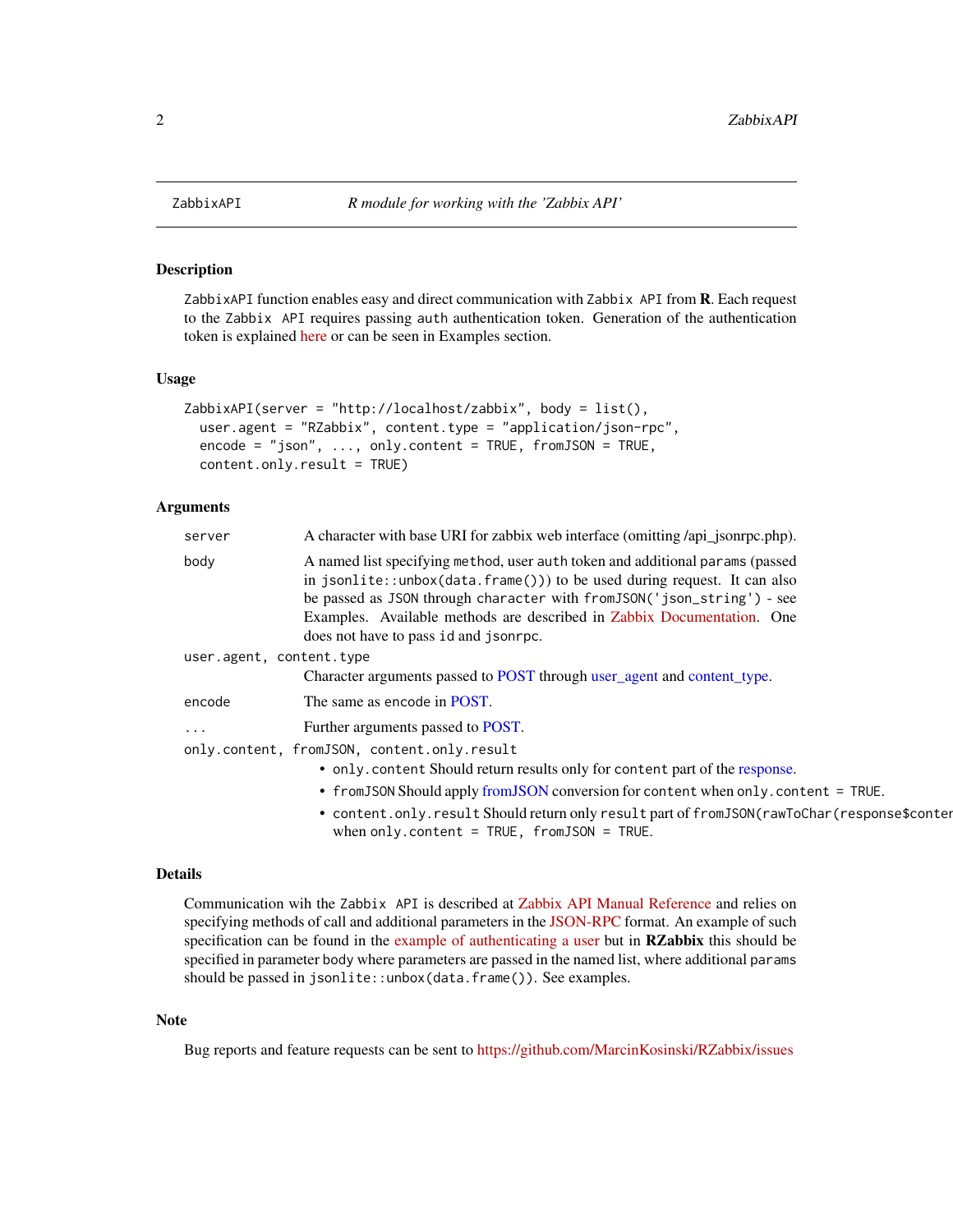#### zabbixAPI 3

#### Author(s)

Marcin Kosinski, <m.p.kosinski@gmail.com>

#### Examples

```
## Not run:
# user authentication
#####################
ZabbixAPI('http://localhost/zabbix',
          body = list(method = "user.login",params = jsonlite::unbox(
                      data.frame(user = "Admin",
                                 password = "zabbix")))) -> auth
# request to get histoy of an item of 'item_id' number
######################################################
ZabbixAPI('http://localhost/zabbix',
          body = list(method = "history.get",
                      params = jsonlite::unbox(
                       data. frame(output = "extend",
                                  itemids = "item_id",
                                  history = 0,
                                  sortfield = "clock",
                                  sortorder = "DESC",
                                  limit = 10),
                     auth = auth)# API info
##########
ZabbixAPI('http://localhost/zabbix',
          body = list(method = "apiinfo.version"))
# fromJSON example for get event data fo object with 'object_id' number
#######################################################################
library(jsonlite)
paste0('{
    "method": "event.get",
    "params": {
       "output": "extend",
       "select_acknowledges": "extend",
       "objectids": "object_id",
       "sortfield": ["clock", "eventid"],
       "sortorder": "DESC"
    },
    "auth": "', auth, '"
}') -> json_rpc
ZabbixAPI('http://localhost/zabbix',
         body = fromJSON(json_rpc)) -> event.info
# colnames - https://www.zabbix.com/documentation/3.0/manual/api/reference/event/object
```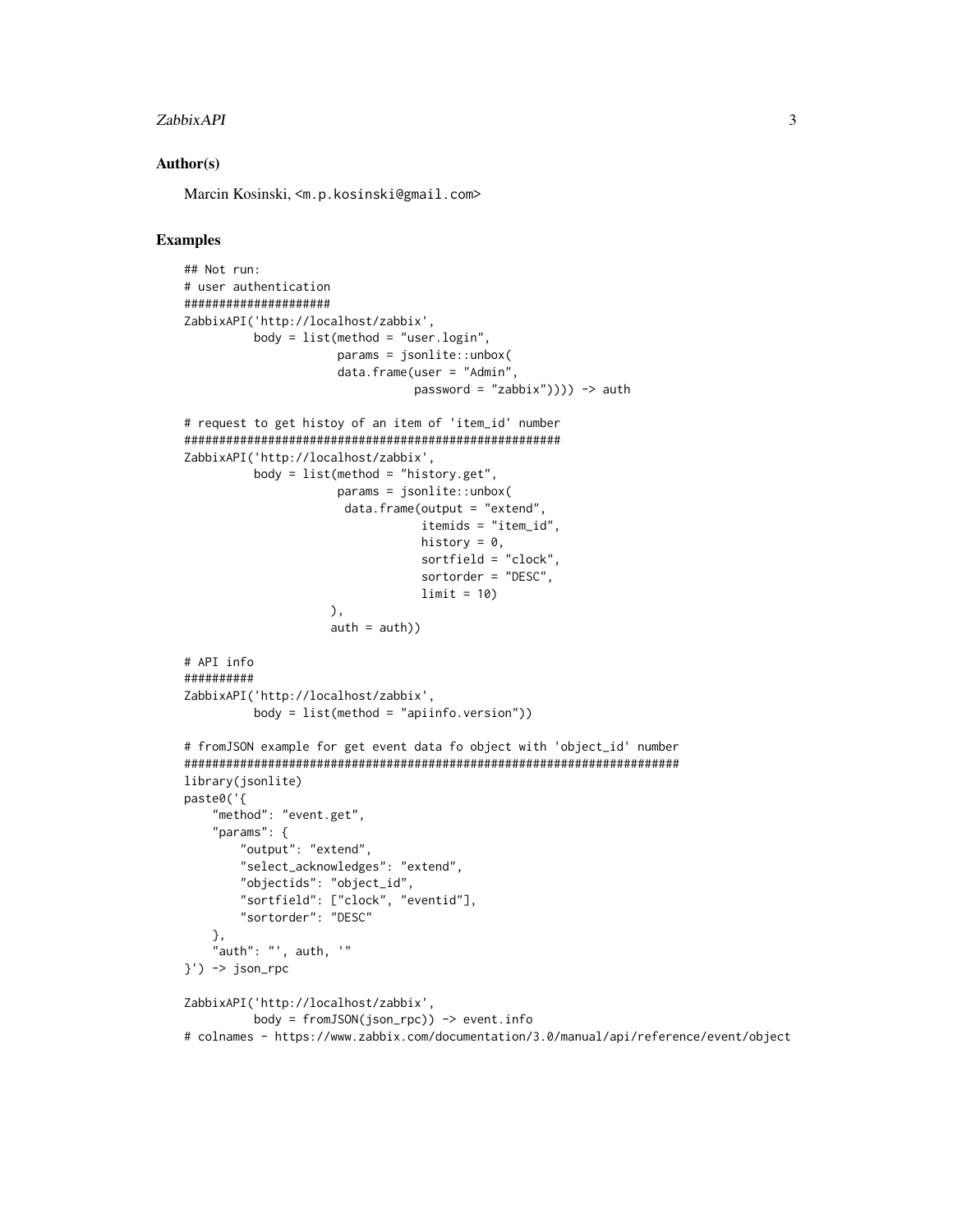```
event.info %>%
  select(value, clock) %>%
 mutate(clock =
           as.POSIXct(as.numeric(clock),
                      tz = "GMT",origin = "1970-01-01")) -> clock2viz
list2bind <- list()
for(i in 1:(nrow(clock2viz)-1)) {
  data.frame(
   times =
      seq(from = clock2viz$clock[i+1],
       to = clock2viz$clock[i],
       by = "min") %>%
     head(-1),
   status = clock2viz$value[i+1],
   stringsAsFactors = FALSE) ->
 list2bind[[i]]
}
library(ggplot2)
do.call(bind_rows, list2bind) %>%
  ggplot(aes(x=times, y = status)) +
  geom\_point(size = 0.1)## End(Not run)
```